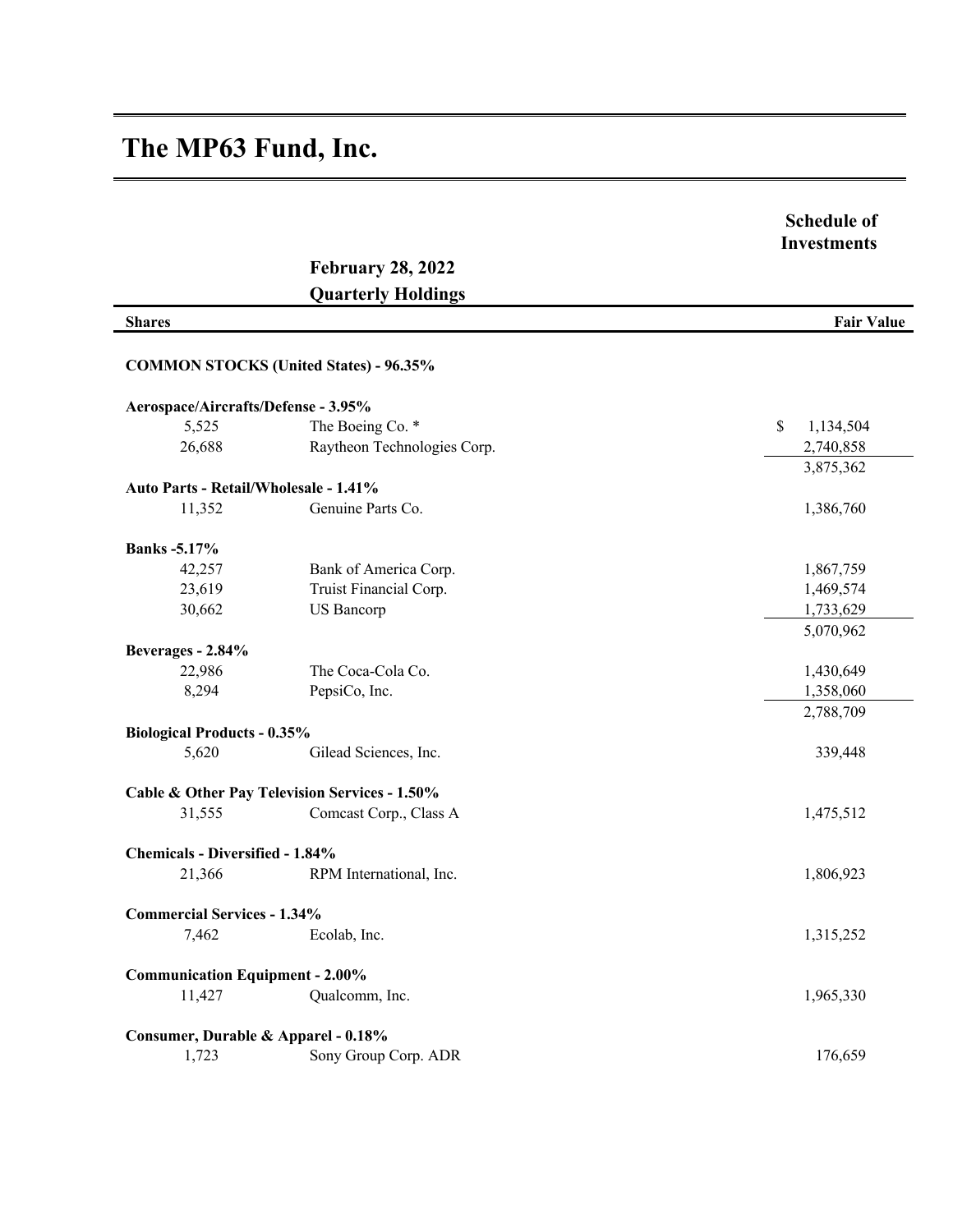| Containers - Paper/Plastic - 1.26%           |                                           |                         |
|----------------------------------------------|-------------------------------------------|-------------------------|
| 106,261                                      | Amcor PLC (Jersey)                        | 1,235,815               |
| <b>Cosmetics &amp; Personal Care - 1.10%</b> |                                           |                         |
| 14,050                                       | Colgate-Palmolive Co.                     | 1,081,148               |
| <b>Diversified Operations - 2.84%</b>        |                                           |                         |
| 7,014                                        | 3M Co.                                    | 1,042,631               |
| 43,037                                       | Corning, Inc.                             | 1,738,695               |
|                                              |                                           | 2,781,326               |
| <b>Electronic Equipment - 2.14%</b>          |                                           |                         |
| 11,723                                       | Carrier Global Corp.                      | 526,128                 |
| 16,932                                       | Emerson Electric Co.                      | 1,573,321               |
|                                              |                                           | 2,099,449               |
| Electronic - Semiconductors - 1.64%          |                                           |                         |
| 33,670                                       | Intel Corp.                               | 1,606,059               |
| <b>Financial Services - 2.76%</b>            |                                           |                         |
| 4,648                                        | American Express Co.                      | $\mathbb{S}$<br>904,222 |
| 15,130                                       | Paychex, Inc.                             | 1,801,378               |
|                                              |                                           | 2,705,600               |
| Food - Misc. Preparation - 5.23%             |                                           |                         |
| 20,735                                       | Archer Daniels-Midland Co.                | 1,626,661               |
| 33,037                                       | Conagra Brands, Inc.                      | 1,155,304               |
| 14,802                                       | General Mills, Inc.                       | 998,099                 |
| 28,452                                       | Hormel Foods Corp.                        | 1,355,453               |
|                                              |                                           | 5,135,517               |
| <b>General Household Products - 1.66%</b>    |                                           |                         |
| 10,039                                       | Stanley Black & Decker, Inc.              | 1,633,345               |
| Healthcare - 2.05%                           |                                           |                         |
| 8,920                                        | AbbVie, Inc.                              | 1,318,108               |
| 1,447                                        | UnitedHealth Group, Inc.                  | 688,584                 |
|                                              |                                           | 2,006,692               |
|                                              | Insurance - Life/Property/Casual - 3.27%  |                         |
| 22,996                                       | AFLAC, Inc.                               | 1,404,826               |
| 10,484                                       | The Travelers Companies, Inc.             | 1,801,466               |
|                                              |                                           | 3,206,292               |
| Leisure Products - 1.16%                     |                                           |                         |
| 9,348                                        | Polaris, Inc.                             | 1,135,875               |
| Leisure Services - 1.01%                     |                                           |                         |
| 6,654                                        | The Walt Disney Co. *                     | 987,853                 |
|                                              | Machinery - Const./Mining/Farming - 3.83% |                         |
| 9,439                                        | Caterpillar, Inc.                         | 1,770,568               |
| 5,518                                        | Deere & Co.                               | 1,986,590               |
|                                              |                                           | 3,757,158               |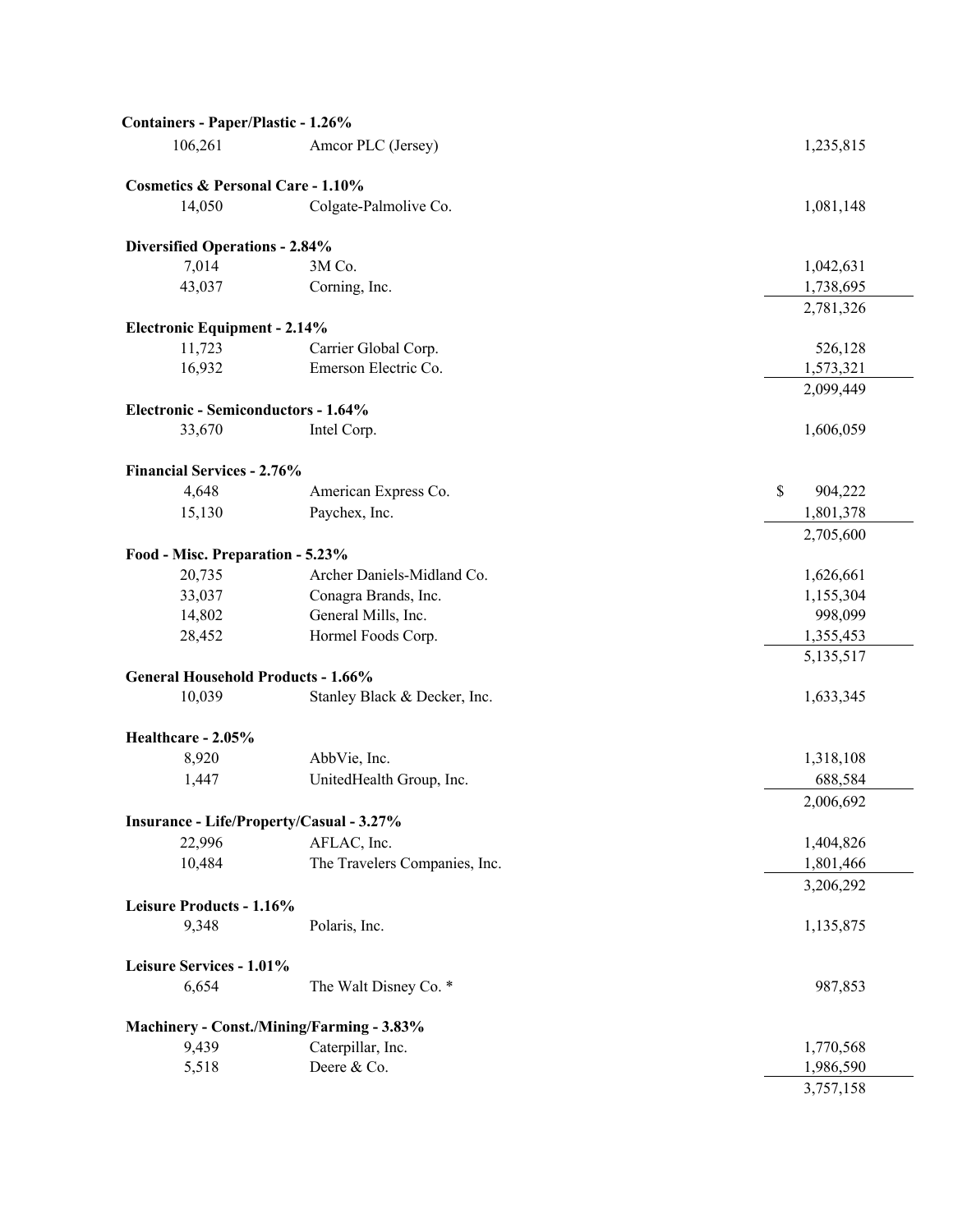| <b>Machinery - Electrical Equipment - 3.82%</b> |                                                                |                 |
|-------------------------------------------------|----------------------------------------------------------------|-----------------|
| 10,725                                          | Dover Corp.                                                    | 1,682,324       |
| 10,610                                          | Johnson Controls International PLC (Ireland)                   | 689,226         |
| 17,525                                          | Tennant Co.                                                    | 1,380,620       |
|                                                 |                                                                | 3,752,170       |
| Manufacturing - 1.88%                           |                                                                |                 |
| 8,541                                           | Illinois Tool Works, Inc.                                      | 1,847,760       |
| <b>Medical/Dental - Supplies - 2.07%</b>        |                                                                |                 |
| 7,501                                           | Becton Dickinson & Co.                                         | 2,034,871       |
| <b>Medical Instruments/Products - 1.42%</b>     |                                                                |                 |
| 13,246                                          | Medtronic PLC (Ireland)                                        | 1,390,698       |
| <b>Medical Drugs - 5.09%</b>                    |                                                                |                 |
| 13,647                                          | <b>Abbott Laboratories</b>                                     | 1,646,101       |
| 10,800                                          | Johnson & Johnson                                              | 1,777,356       |
| 11,987                                          | Merck & Co., Inc.                                              | 917,964         |
| 13,861                                          | Pfizer, Inc.                                                   | 650,635         |
|                                                 |                                                                | 4,992,056       |
| <b>National Commercial Banks - 1.24%</b>        |                                                                |                 |
| 8,574                                           | JPMorgan Chase & Co.                                           | \$<br>1,215,793 |
| Paper & Paper Products - 1.52%                  |                                                                |                 |
| 11,468                                          | Kimberly Clark Corp.                                           | 1,492,560       |
| Petroleum Refining - 1.67%                      |                                                                |                 |
| 1,897                                           | Chevron Corp.                                                  | 273,168         |
| 17,367                                          | Exxon Mobil Corp.                                              | 1,361,920       |
|                                                 |                                                                | 1,635,088       |
| Refuse Systems - 1.70%                          |                                                                |                 |
| 11,517                                          | Waste Management, Inc.                                         | 1,663,055       |
|                                                 | Retail - Catalog & Mail Order Houses - 0.79%                   |                 |
|                                                 | 251 Amazon.com, Inc. *                                         | 770,886         |
| Retail - Food & Restaurant - 1.99%              |                                                                |                 |
| 8,043                                           | Starbucks Corp.                                                | 738,267         |
| 9,924                                           | Yum! Brands, Inc.                                              | 1,216,484       |
|                                                 |                                                                | 1,954,751       |
| <b>Retail - Variety Stores - 1.90%</b>          |                                                                |                 |
| 3,582                                           | Costco Wholesale Corp.                                         | 1,859,954       |
|                                                 | Retail/Wholesale - Building Products - 1.80%                   |                 |
| 5,592                                           | The Home Depot, Inc.                                           | 1,766,121       |
|                                                 | Services - Computer Programming, Data Processing, Etc. - 1.80% |                 |
| 627                                             | Alphabet, Inc. Class A*                                        | 1,693,615       |
| 350                                             | Meta Platforms, Inc. Class A*                                  | 73,860          |
|                                                 |                                                                |                 |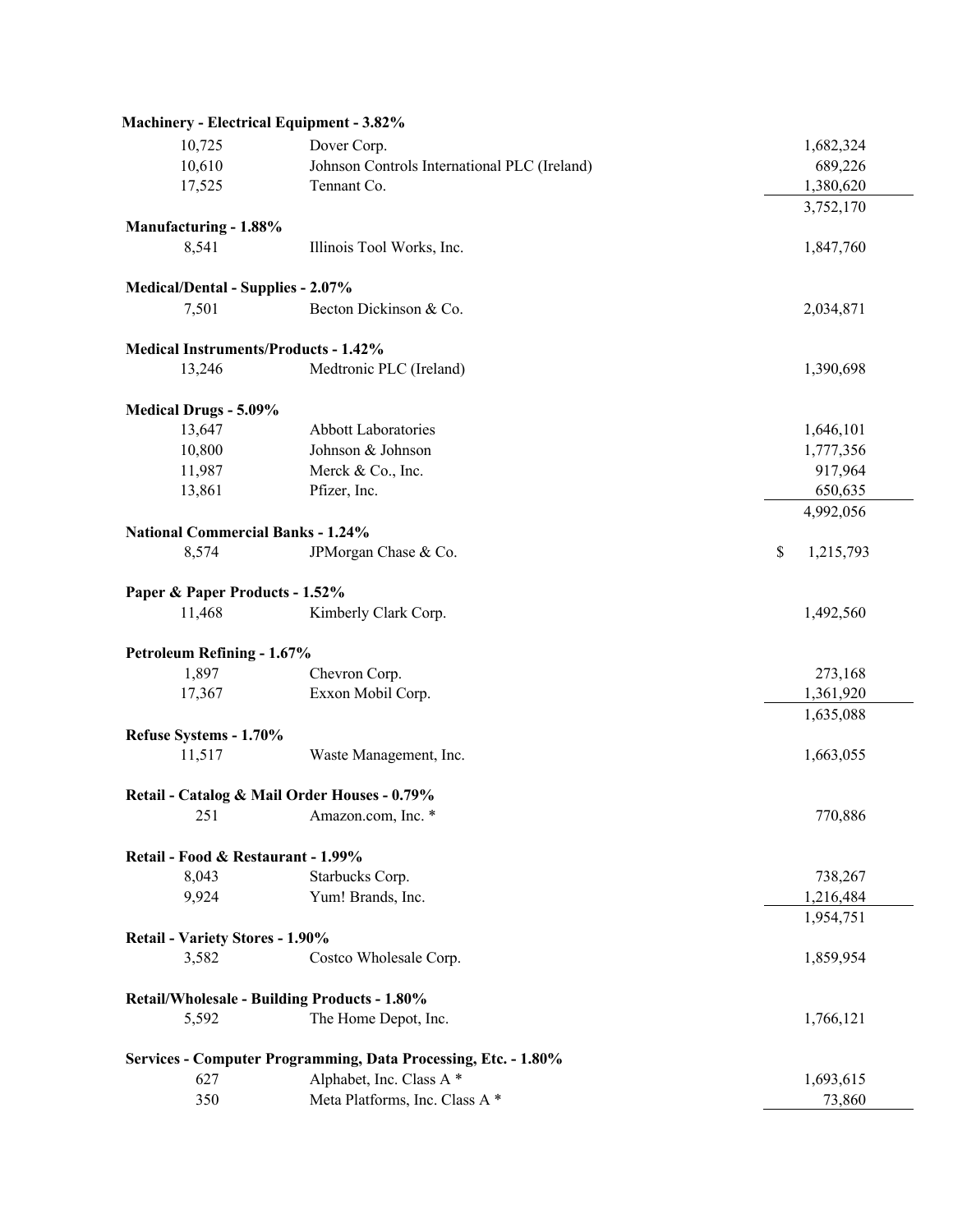|                                                         |                                                                     | 1,767,475     |
|---------------------------------------------------------|---------------------------------------------------------------------|---------------|
| Services - Prepackaged Software - 2.24%                 |                                                                     |               |
| 7,369                                                   | Microsoft Corp.                                                     | 2,201,784     |
| Shoes & Related Apparel - 0.96%                         |                                                                     |               |
| 6,928                                                   | Nike, Inc. Class B                                                  | 946,018       |
|                                                         | Soap, Detergent, Cleaning Preparations, Perfumes, Cosmetics - 1.83% |               |
| 11,486                                                  | The Proctor & Gamble Co.                                            | 1,790,553     |
| <b>Telecommunications Services - 1.43%</b>              |                                                                     |               |
| 30,320                                                  | AT&T, Inc.                                                          | 718,281       |
| 3,450                                                   | Cisco Systems, Inc.                                                 | 192,407       |
| 9,200                                                   | Verizon Communications, Inc.                                        | 493,764       |
|                                                         |                                                                     | 1,404,452     |
| Textile - Apparel/Mill Products - 0.99%                 |                                                                     |               |
| 16,721                                                  | VF Corp.                                                            | 970,152       |
| <b>Transportation - Railroads - 2.14%</b>               |                                                                     |               |
| 8,551                                                   | Union Pacific Corp.                                                 | 2,103,118     |
| Utility - Electric - 4.69%                              |                                                                     |               |
| 5,089                                                   | Dominion Energy, Inc.                                               | \$<br>404,728 |
| 13,405                                                  | Duke Energy Corp.                                                   | 1,345,996     |
| 31,091                                                  | MDU Resources Group, Inc.                                           | 832,306       |
| 25,821                                                  | NextEra Energy, Inc.                                                | 2,021,010     |
|                                                         |                                                                     | 4,604,040     |
| <b>Utility - Gas Distribution - 1.03%</b>               |                                                                     |               |
| 16,280                                                  | National Fuel Gas Co.                                               | 1,013,267     |
| Utility - Water - 1.82%                                 |                                                                     |               |
| 37,874                                                  | Essential Utilities, Inc.                                           | 1,784,244     |
|                                                         | TOTAL FOR COMMON STOCK (Cost \$41,208,292) - 96.35%                 | 94,533,912    |
|                                                         | <b>LIMITED PARTNERSHIPS (United States) - 0.99%</b>                 |               |
| <b>Natural Gas Transmission - 0.63%</b>                 |                                                                     |               |
| 25,100                                                  | Enterprise Products Partners LP                                     | 612,942       |
|                                                         |                                                                     |               |
| Pipe Lines (No Natural Gas) - 0.36%                     |                                                                     |               |
| 7,300                                                   | Magellan Midstream Partners LP                                      | 354,196       |
| TOTAL FOR LIMITED PARTNERSHIPS (Cost \$813,167) - 0.99% |                                                                     | 967,138       |
|                                                         | <b>REAL ESTATE INVESTMENT TRUST (United States) - 0.39%</b>         |               |
| 2,800                                                   | Simon Property Group, Inc.                                          | 385,168       |
|                                                         | TOTAL FOR REAL ESTATE INVESTMENT TRUST (Cost \$294,226) - 0.39%     | 385,168       |